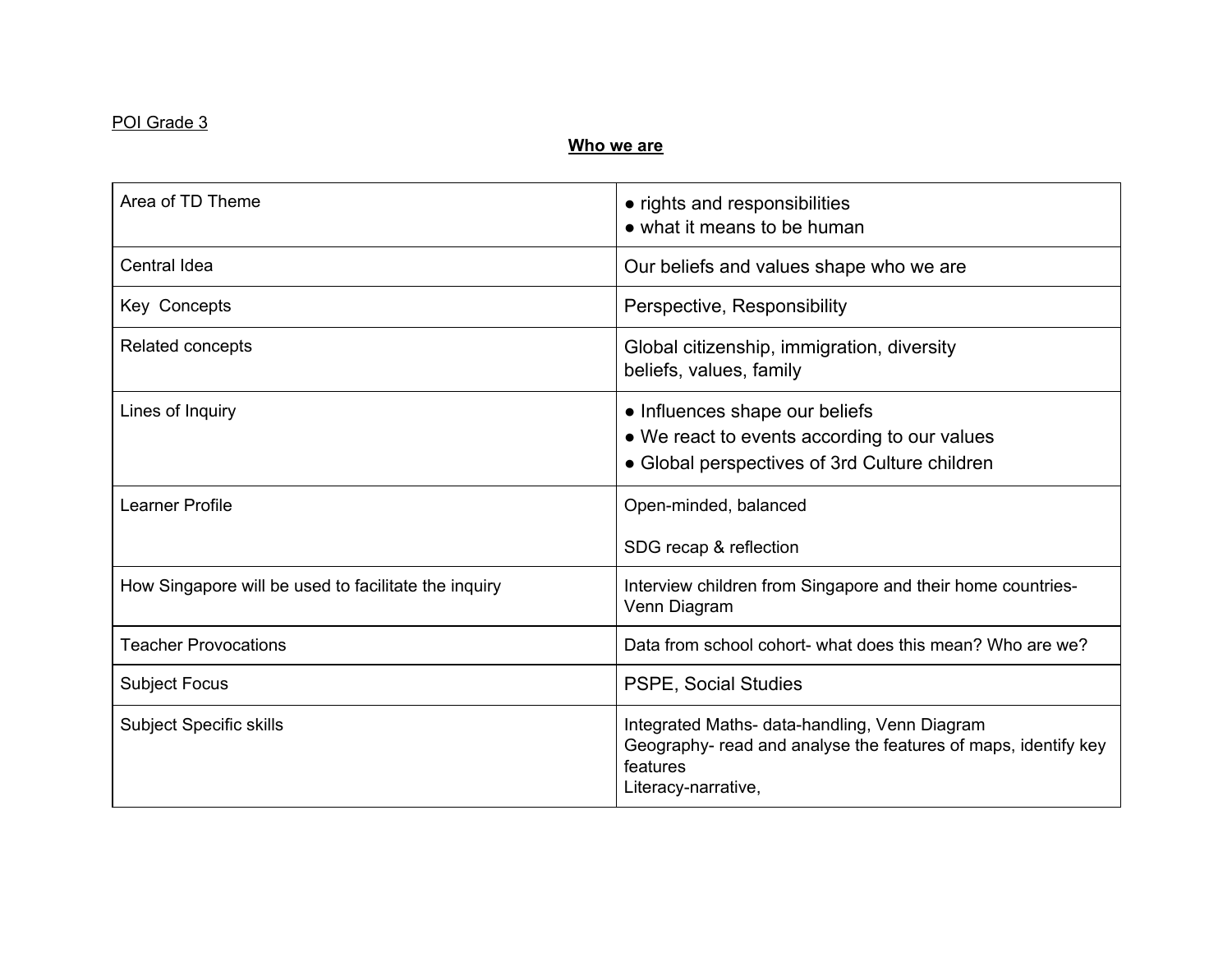| Subject Specific Knowledge                                                           | PSPE: From Identity continuum<br>Phase 1: 1, 3, 4, 7, 10<br>Phase 2: 1, 7, 8<br>Phase 3: 1, 2, 3, 6, 7<br>Phase 4: 1, 5, 7, 8                                                                                                                                                                                                                                                                                                                                                                                                                   |
|--------------------------------------------------------------------------------------|-------------------------------------------------------------------------------------------------------------------------------------------------------------------------------------------------------------------------------------------------------------------------------------------------------------------------------------------------------------------------------------------------------------------------------------------------------------------------------------------------------------------------------------------------|
|                                                                                      | Social Studies:<br>Locate on a globe or map his or her place in the world<br>and its relationship to various other places<br>Explore how families influence the individual<br>Describe how artefacts, heirlooms and rituals are<br>evidence of cultural identity<br>Identify the source of beliefs<br>Reflect upon how beliefs affect the individual and society<br>Identify and describe the components of culture<br>Describe advantages and disadvantages of cultural and<br>individual diversity<br>Reflect on misconceptions about people? |
| Core ATL's (TD Skills)                                                               | Communication, Thinking                                                                                                                                                                                                                                                                                                                                                                                                                                                                                                                         |
| Integrators contributions                                                            | Guest speakers from across teaching staff                                                                                                                                                                                                                                                                                                                                                                                                                                                                                                       |
| What does a Grade Level appropriate understanding of this<br>central idea look like? | Students can identify personal characteristics that define them<br>as a third culture child and compare these to children from<br>Singapore and their home countries.                                                                                                                                                                                                                                                                                                                                                                           |
| The essence of this unit in less than 20 words                                       | An understanding that people have personal values, beliefs and<br>traditions and that these may change and develop into third<br>culture individuals. An exploration of the opportunities and<br>challenges that third culture children experience.                                                                                                                                                                                                                                                                                             |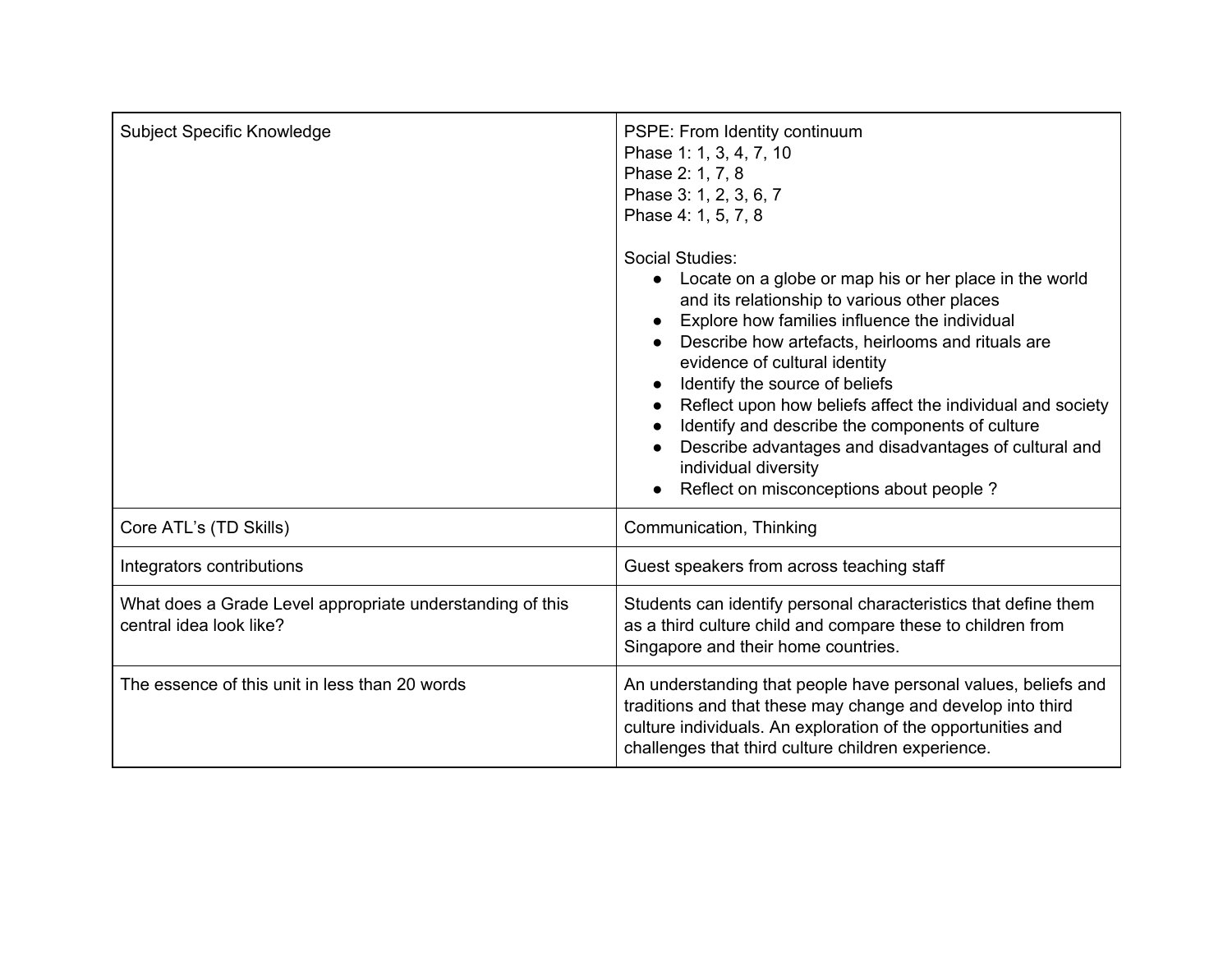# **Where we are in place and time**

| Area of TD Theme | • orientation in place and time<br>• the discoveries, explorations and migrations of<br>humankind |
|------------------|---------------------------------------------------------------------------------------------------|
| Central Idea     | Technology evolves over time                                                                      |
| Key Concepts     | Change, Perspective and Causation                                                                 |
| Related concepts | history, technology,<br>creativity, innovation, resources, timelines                              |
| Lines of Inquiry | • How humans have interacted with technology over time<br>• Innovation changes lives              |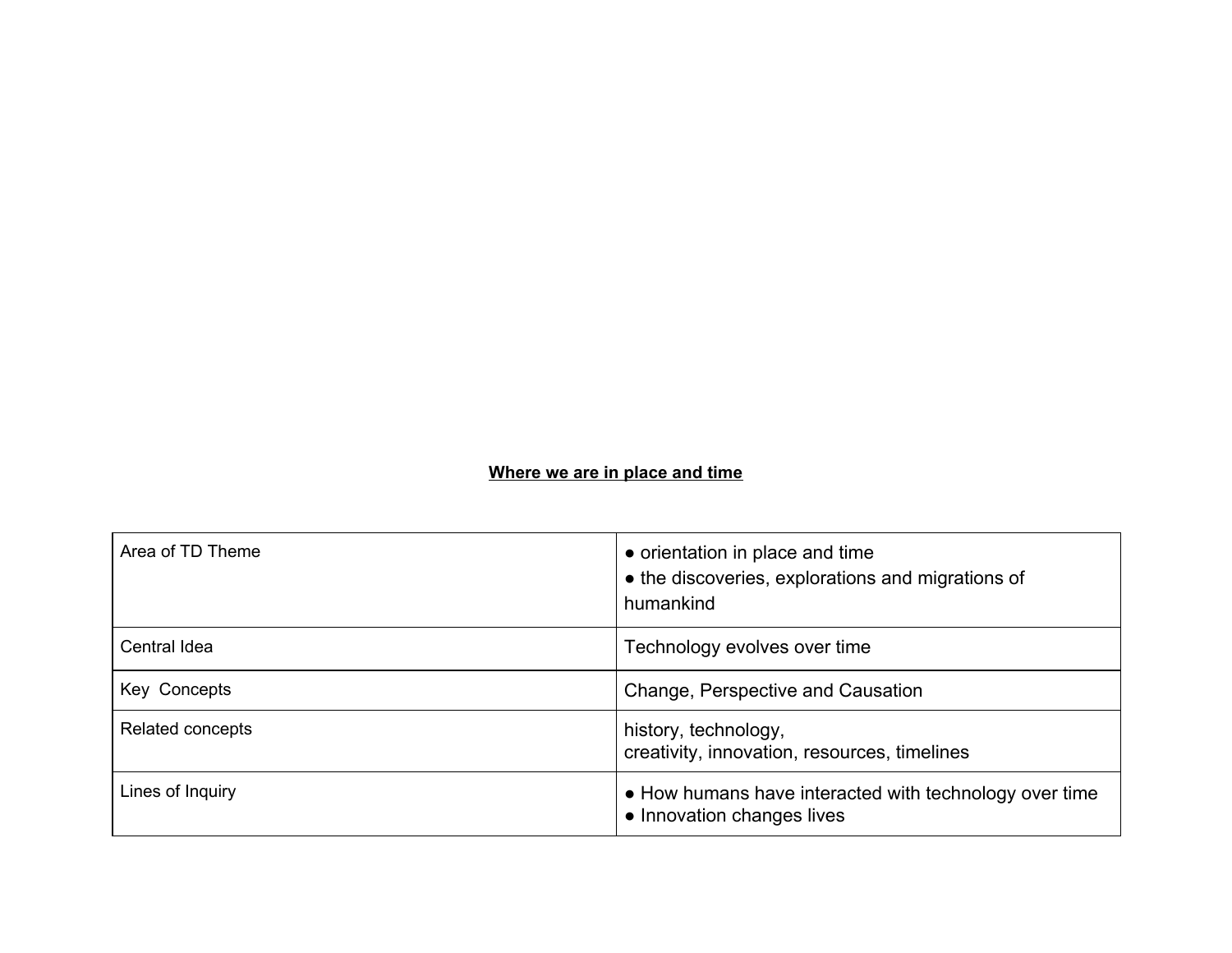|                                                                                      | • The design process                                                                                                                                                                           |
|--------------------------------------------------------------------------------------|------------------------------------------------------------------------------------------------------------------------------------------------------------------------------------------------|
| Learner Profile                                                                      | Inquirer, Knowledgeable<br>SDG #9 Industry, Innovation and Infrastructure                                                                                                                      |
| How Singapore will be used to facilitate the inquiry                                 | Field trip, innovations (parental involvement)                                                                                                                                                 |
| <b>Teacher Provocations</b>                                                          | Hands-on use of technology that has changed (rock,<br>$\bullet$<br>chalk, pencil, pen, computer)<br>Card scenarios of reasons we use technology- how<br>would you, how would they in the past? |
| <b>Subject Focus</b>                                                                 | Humanities, Mathematics, Performing Arts                                                                                                                                                       |
| <b>Subject Specific skills</b>                                                       | Technology, history<br>use and analyse evidence from a variety of historical<br>sources<br>orientate in relation to place and time                                                             |
| <b>Subject Specific Knowledge</b>                                                    | Key technological advances and innovations                                                                                                                                                     |
| Core ATLs (TD Skills)                                                                | Research, Self-management                                                                                                                                                                      |
| Integrators contributions                                                            | Technology in Art Making, Performance Art, Mandarin                                                                                                                                            |
| What does a Grade Level appropriate understanding of this<br>central idea look like? | Students understand that we use technology in many ways and<br>that innovations have changed our lives.                                                                                        |
| The essence of this unit in less than 20 words                                       | Humans innovate and design tools which make their lives<br>easier. Over time this has changed how we live (hunter-gather<br>to online shopping).                                               |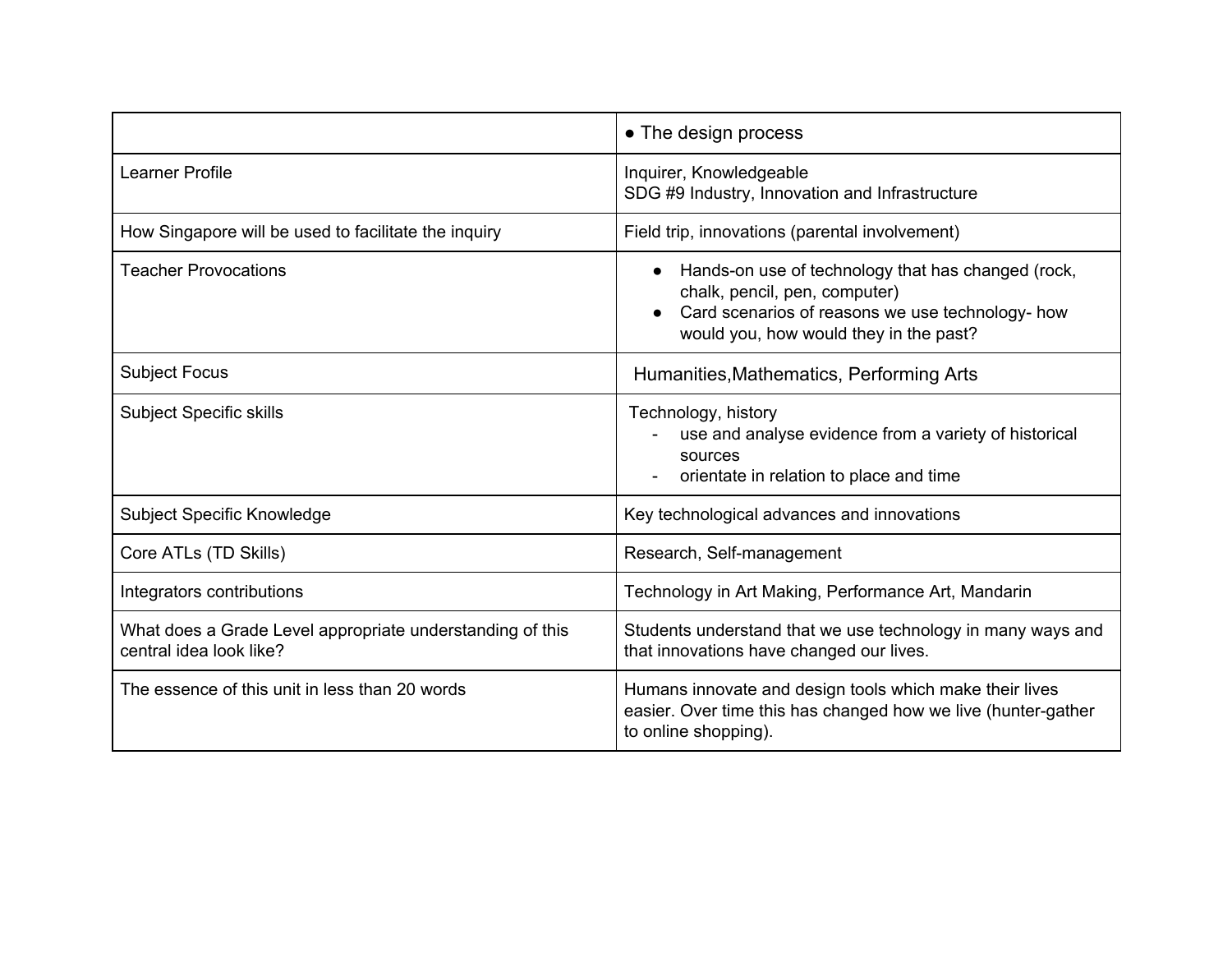#### **How we express ourselves**

| Area of TD Theme                                     | • ways in which we discover and express ideas, feelings,<br>nature, culture, beliefs and values         |
|------------------------------------------------------|---------------------------------------------------------------------------------------------------------|
| <b>Central Idea</b>                                  | Creative expression provides ways to communicate ideas<br>and emotions                                  |
| Key Concepts                                         | Perspective, Form and Change                                                                            |
| Related concepts                                     | Technology, culture,<br>communication, perspective                                                      |
| Lines Inquiry                                        | • Expression in different cultures<br>• Forms of expression<br>• How technology has affected expression |
| <b>Learner Profile</b>                               | Communicator, balanced, risk-taker<br>SDG #3 Good Health & Wellbeing                                    |
| How Singapore will be used to facilitate the inquiry | Museums/Galleries/Outdoor art walk                                                                      |
| <b>Teacher Provocations</b>                          | Responding to film/art/music<br>Singapore forms of expression                                           |
| <b>Subject Focus</b>                                 | Literacy, Social Studies, PSHE, Visual Arts                                                             |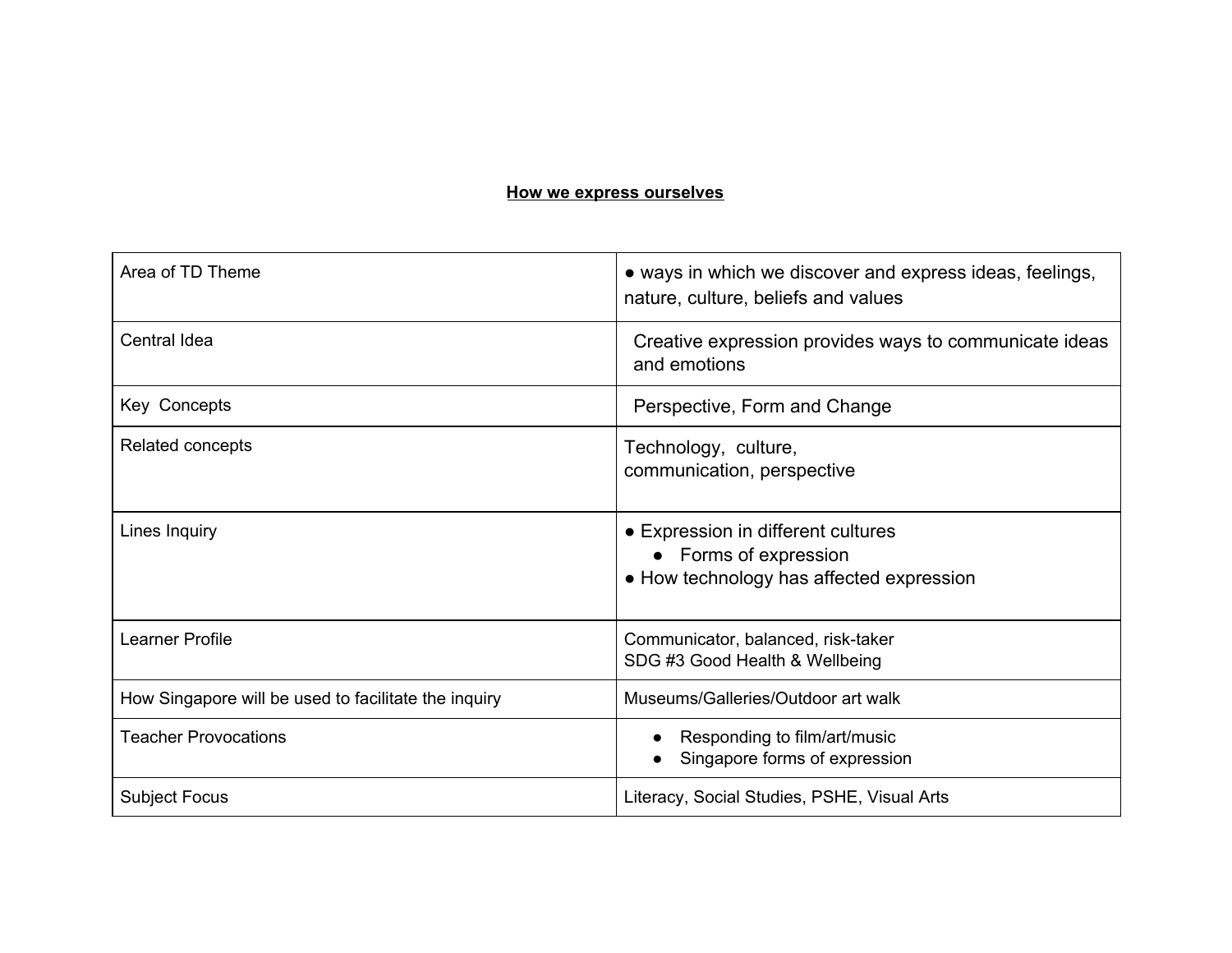| <b>Subject Specific skills</b>                                                       | Literacy: Poetry, personal narrative<br>PSHE:<br>use understanding of their own emotions to interact<br>positively with others<br>Explain how self-talk can influence their behaviour and<br>their approach to learning   |
|--------------------------------------------------------------------------------------|---------------------------------------------------------------------------------------------------------------------------------------------------------------------------------------------------------------------------|
|                                                                                      | Social Studies:<br><b>Visual Arts:</b><br>• Apply knowledge of available resources, tools, and<br>technologies to investigate personal ideas through the<br>art-making process                                            |
| Subject Specific Knowledge                                                           | PSHE:<br>Identity: Phase 1: 5, Phase 2: 3, 4, 5<br>Active Living: Phase 2: 8<br>Interactions: Phase 1: 4<br>Social Studies:<br>• Demonstrate how non-verbal communication allows<br>people to transcend language barriers |
| Core ATL's (TD Skills)                                                               | Self-management, Communication                                                                                                                                                                                            |
| Integrators contributions                                                            | Visual Art, Performing Arts, PE<br>Creative expression through Visual Arts                                                                                                                                                |
| What does a Grade Level appropriate understanding of this<br>central idea look like? | We choose different ways to express our ideas and opinions.                                                                                                                                                               |
| The essence of this unit in less than 20 words                                       | People communicate their ideas and emotions through the use<br>of various creative ways. Technology can be used to support                                                                                                |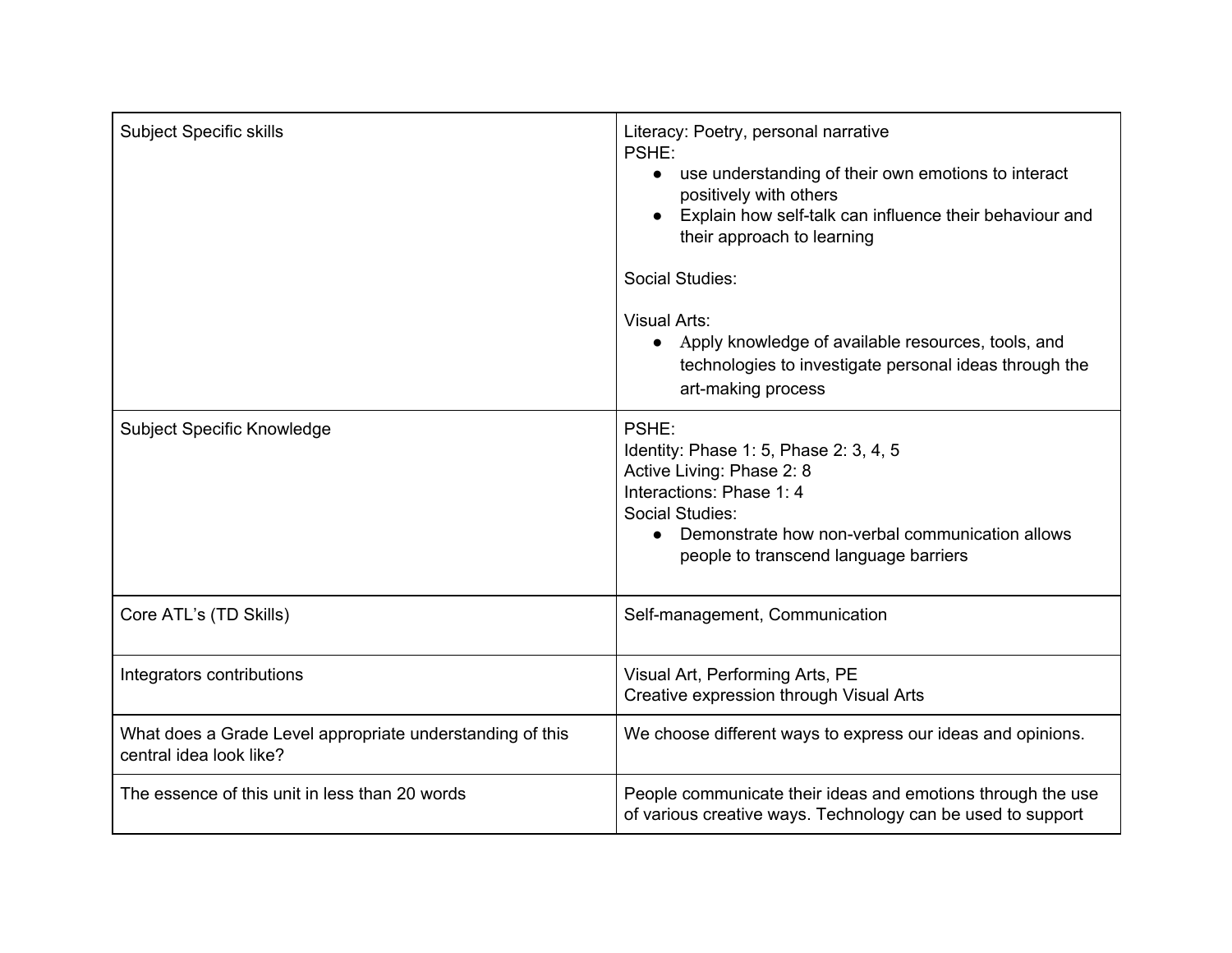| . . |
|-----|
|-----|

# **How the world works**

| Area of TD Theme | • the natural world and its laws<br>• how humans use their understanding of scientific<br>principles                                       |
|------------------|--------------------------------------------------------------------------------------------------------------------------------------------|
| Central Idea     | Understanding energy allows us to make sense of the<br>world.                                                                              |
| Key Concepts     | Change, Function                                                                                                                           |
| Related concepts | Potential Energy, Transformation, movement, forces                                                                                         |
| Lines Inquiry    | • Forms of energy<br>• How energy works in everyday life<br>• Transfer of energy<br>• People experiment to understand the world/Scientific |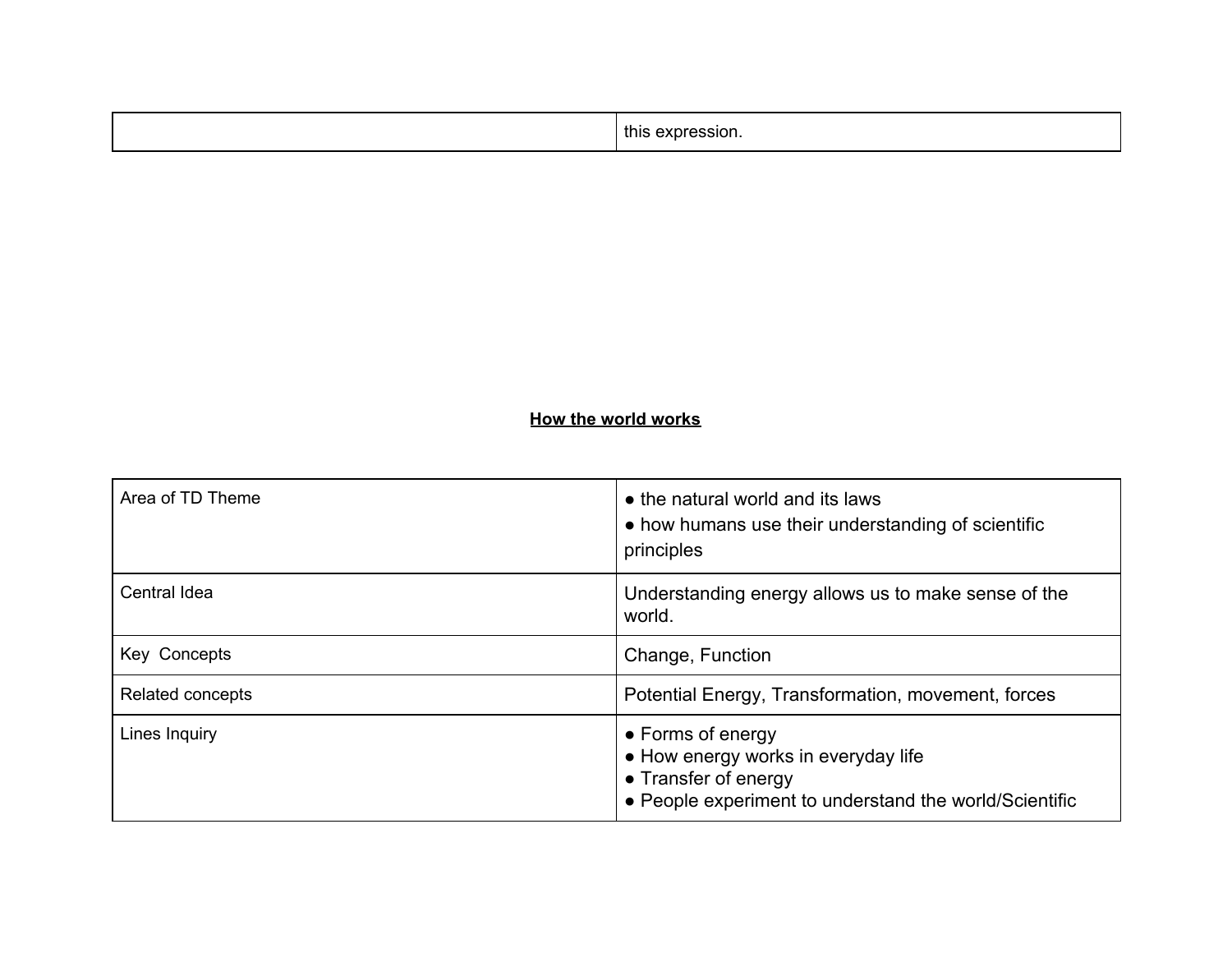|                                                      | Inquiry                                                                                                                                                                                                                                                                                                                                                                                                                         |
|------------------------------------------------------|---------------------------------------------------------------------------------------------------------------------------------------------------------------------------------------------------------------------------------------------------------------------------------------------------------------------------------------------------------------------------------------------------------------------------------|
| Learner Profile                                      | Inquirer, Knowledgeable<br>SDG #7 Affordable & Clean Energy                                                                                                                                                                                                                                                                                                                                                                     |
| How Singapore will be used to facilitate the inquiry | Science centre                                                                                                                                                                                                                                                                                                                                                                                                                  |
| <b>Teacher Provocations</b>                          | Explorations- various images and objects, school walk, analyse<br>photos of a day in school, track personal energy levels, express<br>energy in other ways (movement, words, number, art)                                                                                                                                                                                                                                       |
| <b>Subject Focus</b>                                 | Visual Arts, Science, Performing Arts                                                                                                                                                                                                                                                                                                                                                                                           |
| <b>Subject Specific skills</b>                       | <b>Visual Arts:</b><br>• Apply the knowledge of transfer of energy to create<br>kinetic sculptures<br>Science:<br>Observe carefully in order to gather data<br>Use a variety of instruments and tools to measure data<br>accurately<br>Use scientific vocabulary to explain their observations<br>and experiences<br>Identify or generate a question or problem to be explored<br>Make and test predictions<br>Performing Arts: |
| Subject Specific Knowledge                           | Identify different forms of energy<br>Understand that energy can be interchangeable (is<br>stored and can be transformed)<br>Explain the impact diet in providing the body with<br>sources of potential energy<br>Examine ways in which the local community could be                                                                                                                                                            |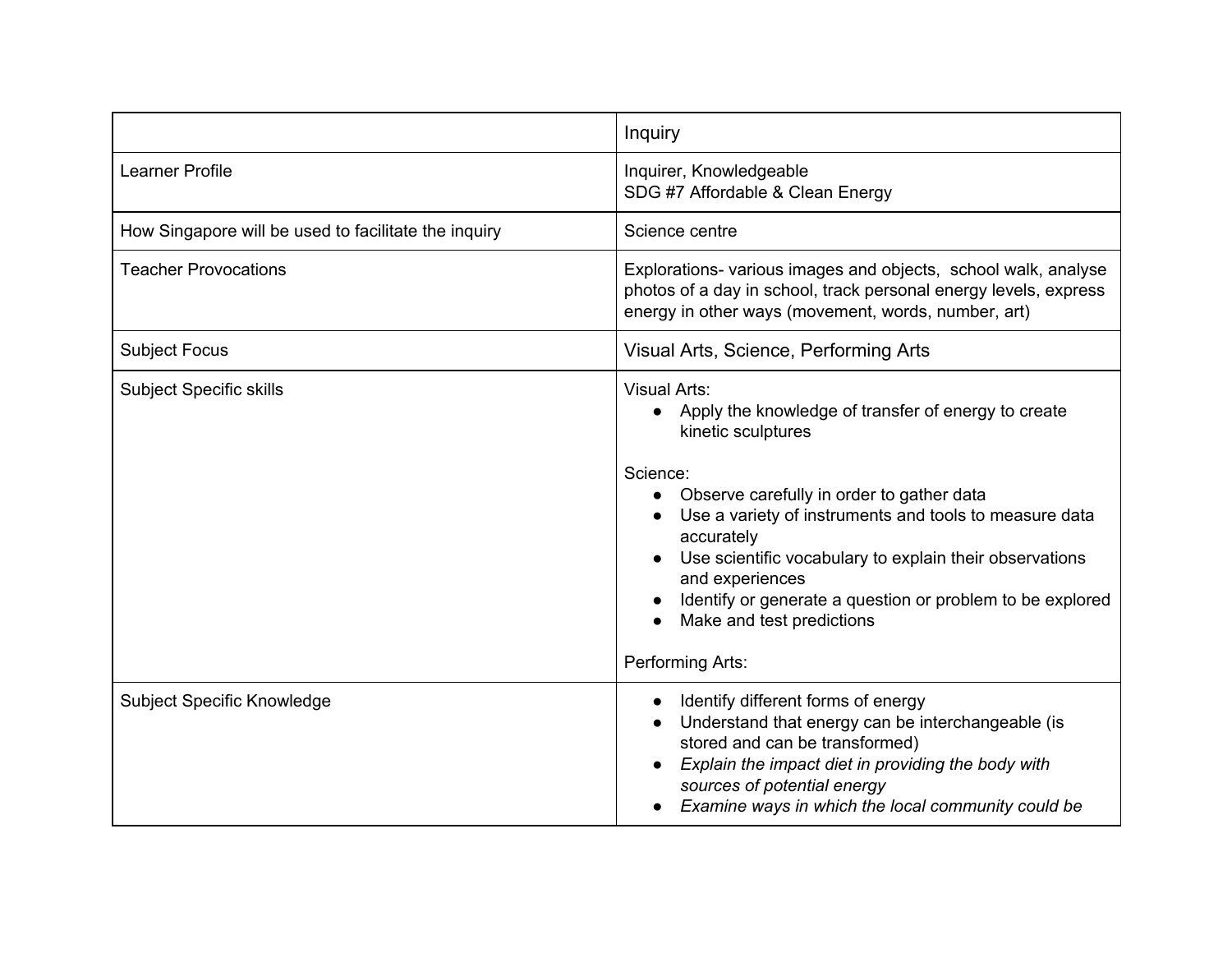|                                                                                      | improved in relation to the conservation of energy<br>• Explain how sound waves are generated and move                                        |
|--------------------------------------------------------------------------------------|-----------------------------------------------------------------------------------------------------------------------------------------------|
| Core ATL's (TD Skills)                                                               | Research, Thinking                                                                                                                            |
| Integrators contributions                                                            | PE, Visual Arts, Performing Art<br>Kinetic sculptures in Visual Arts and Design                                                               |
| What does a Grade Level appropriate understanding of this<br>central idea look like? | Students understand energy is found everywhere and is in<br>different forms. It is never lost but is transferred from one form to<br>another. |
| The essence of this unit in less than 20 words                                       | Students understand energy is found everywhere and is in<br>different forms. It is never lost but is transferred.                             |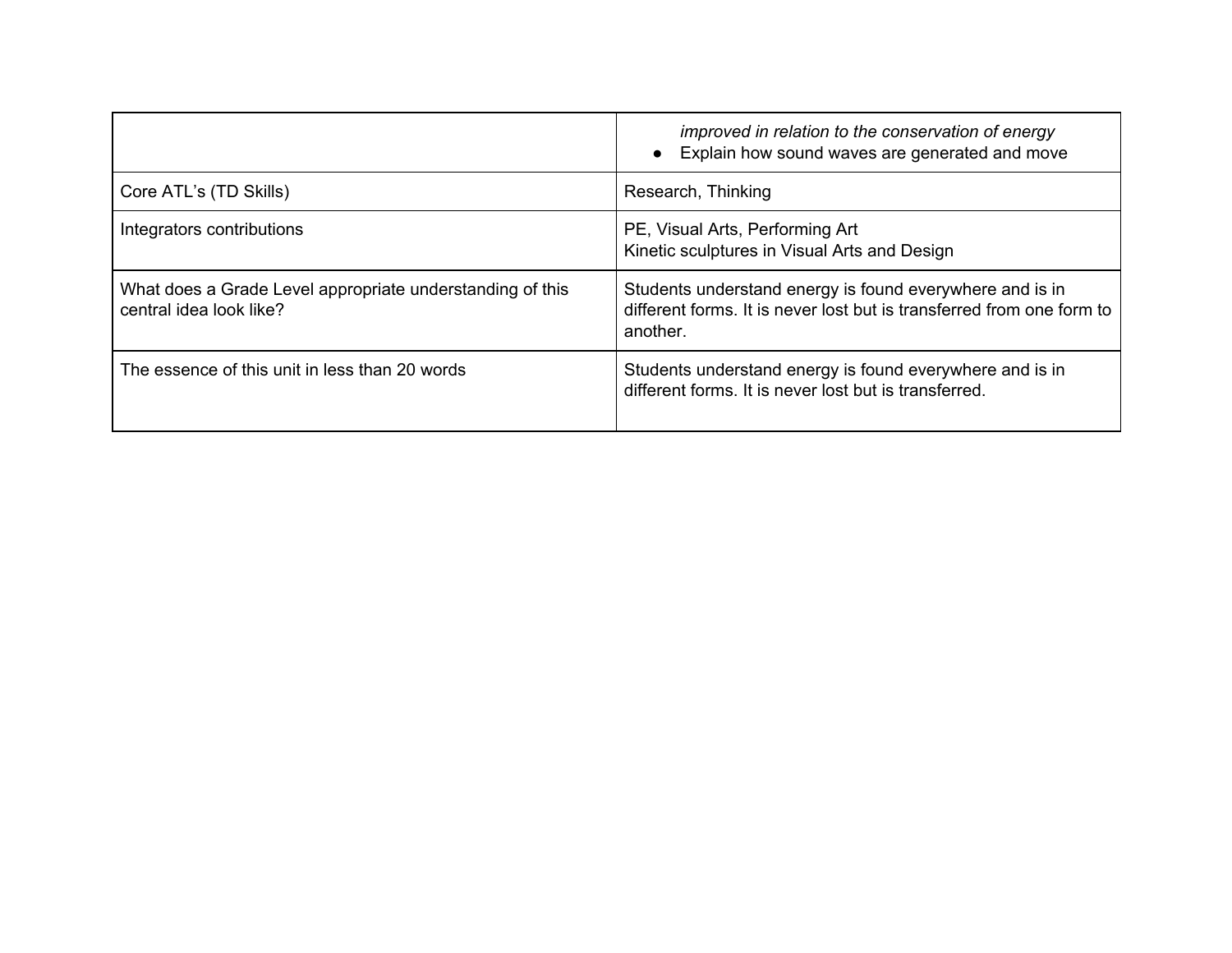#### **How we organize ourselves**

| Area of TD Theme                                     | • the interconnectedness<br>of human-made systems and communities                          |
|------------------------------------------------------|--------------------------------------------------------------------------------------------|
| <b>Central Idea</b>                                  | Communities are supported by effective systems                                             |
| Key Concepts                                         | <b>Function and Connection</b>                                                             |
| <b>Related concepts</b>                              | systems, processes interdependence, order                                                  |
| Lines Inquiry                                        | • Law and order<br>• Systems that help a city run successfully                             |
| <b>Learner Profile</b>                               | Principled, balanced<br>SDG #16 Peace and Justice Strong Institutions                      |
| How Singapore will be used to facilitate the inquiry | Field trip, aerial maps of Singapore infrastructure, cctv                                  |
| <b>Teacher Provocations</b>                          | How do you behave with a teacher and without?<br>Singapore reputation- tourist memorabilia |
| <b>Subject Focus</b>                                 | Humanities, Mathematics                                                                    |
| <b>Subject Specific skills</b>                       | Identify parts of systems                                                                  |
| Subject Specific Knowledge                           | Rights, responsibilities, citizenship<br>Data-handling- Venn diagrams                      |
| Core ATL's (TD Skills)                               | Self-management, Social                                                                    |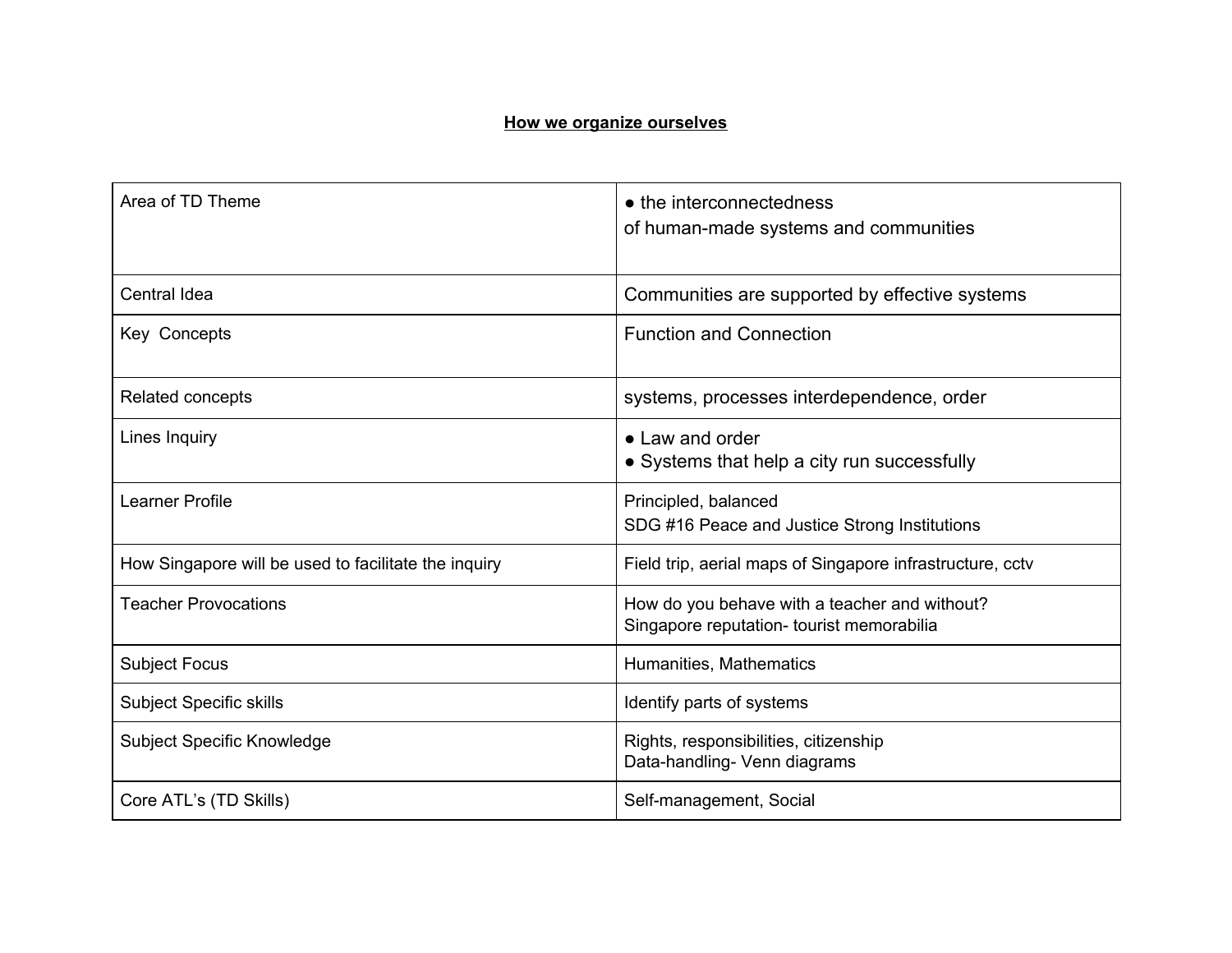| Integrators contributions                                                            | <b>PE</b>                                                                                                                                                                                       |
|--------------------------------------------------------------------------------------|-------------------------------------------------------------------------------------------------------------------------------------------------------------------------------------------------|
| What does a Grade Level appropriate understanding of this<br>central idea look like? | Students understand that communities of people need<br>organised systems that help them function as whole. Students<br>can evaluate similar systems from different countries.                   |
| The essence of this unit in less than 20 words                                       | Students understand that communities of people need<br>organised systems that help them function as whole. These<br>systems, particularly the penal system can vary from country to<br>country. |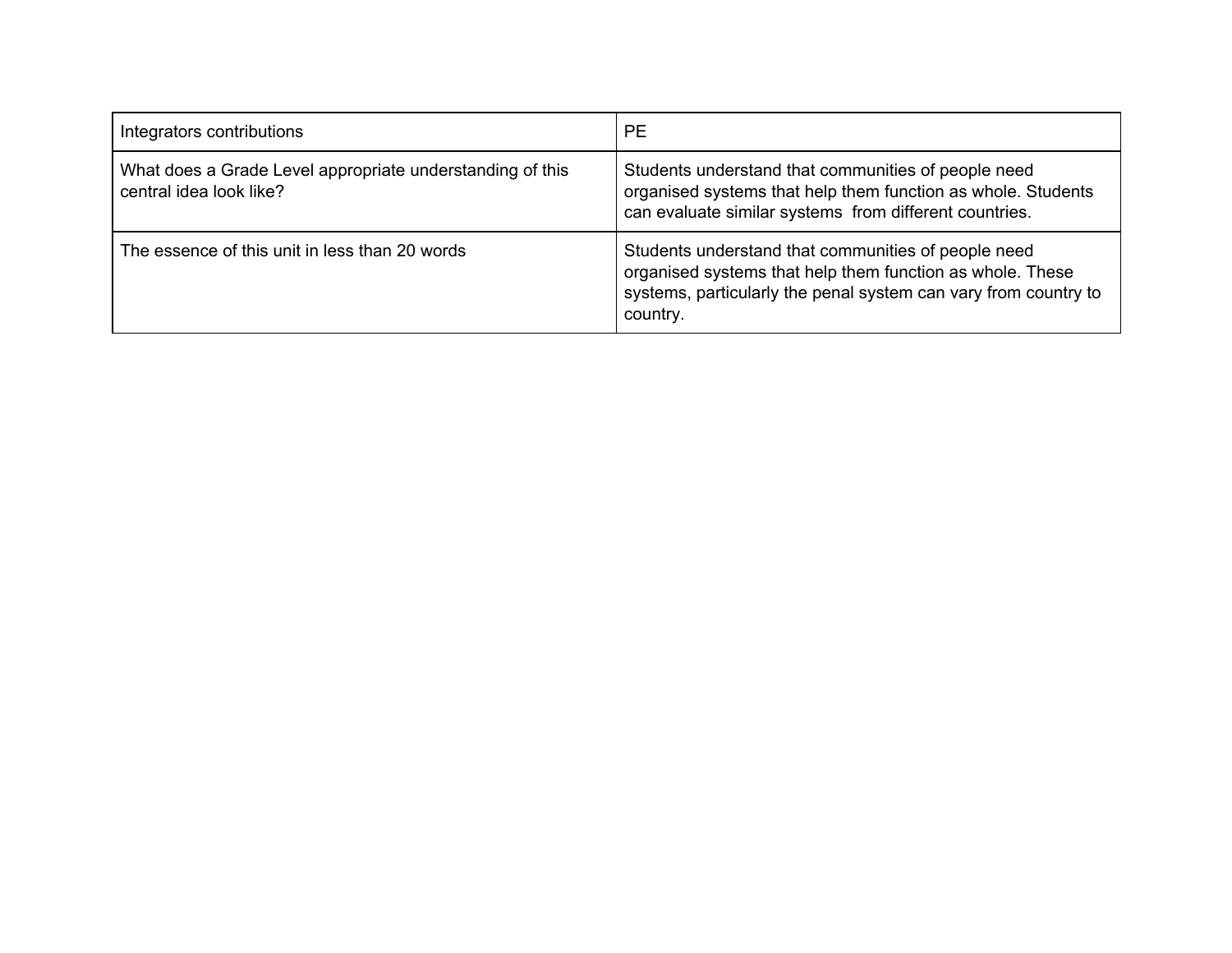## **Sharing the planet**

| Area of TD Theme                                     | • rights and responsibilities in the struggle to share finite<br>resources with other people and with other living things                              |
|------------------------------------------------------|--------------------------------------------------------------------------------------------------------------------------------------------------------|
| Central Idea                                         | Living things depend on their environment to survive                                                                                                   |
| Key Concepts                                         | Connection, Causation                                                                                                                                  |
| Related concepts                                     | water cycle, resources                                                                                                                                 |
| Lines Inquiry                                        | • The classification of living things<br>• The interdependence of living things<br>• Factors affecting adaptation and the survival of living<br>things |
| Learner Profile                                      | Caring, Knowledgeable<br>SDG #13 Climate Action, #14 Life below water, #15 Life on land                                                                |
| How Singapore will be used to facilitate the inquiry | Green Corridor, Jacob Ballas Garden, Nparks                                                                                                            |